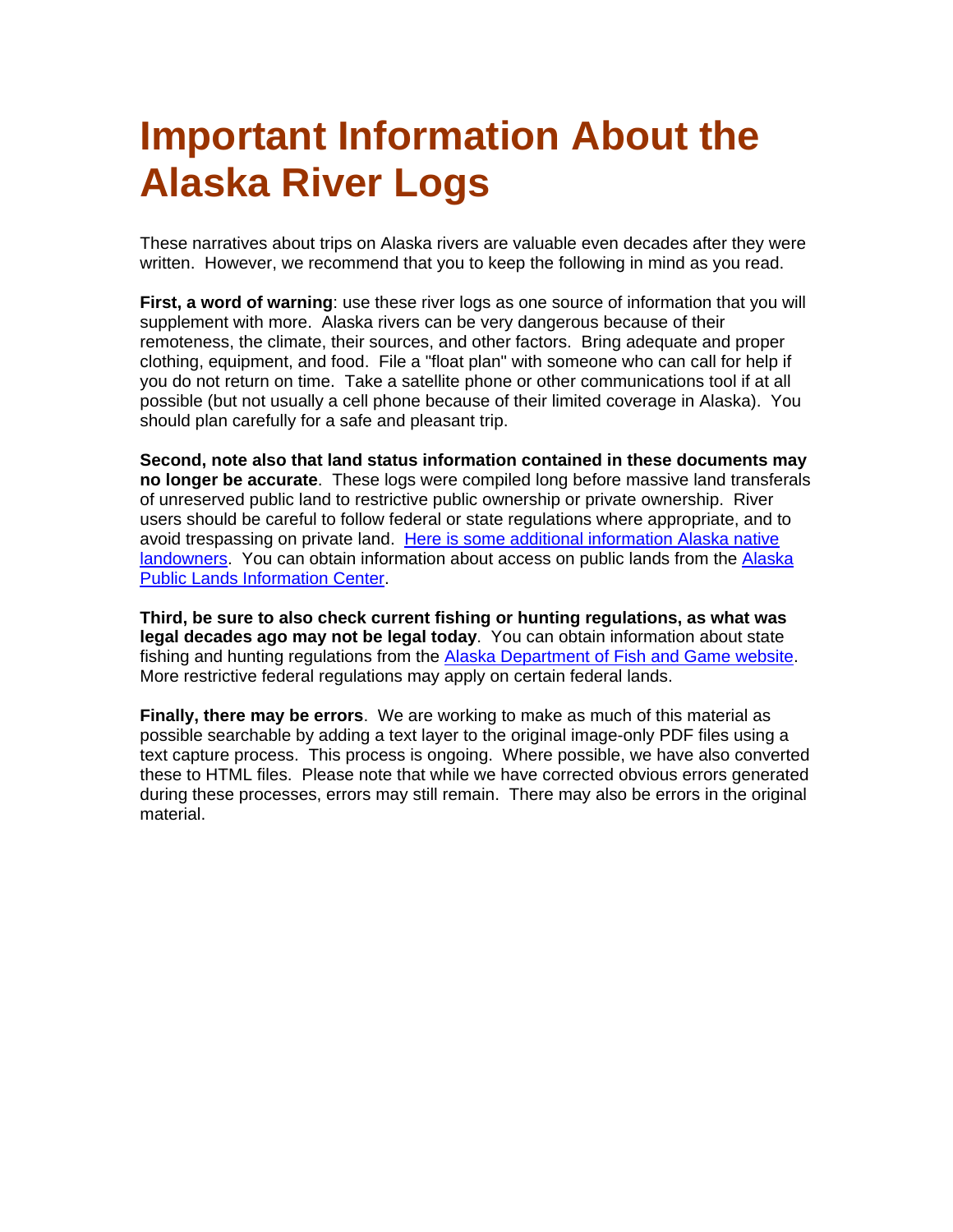**OPTIONAL PORM NO. I0 MAY 1- EDITION GSA FPMR (41 VR) 101-11.6**  UNITED **STATES** GOVERNMENT *Memorandum* 

TO : Files **DATE** :

**FROM** :

 $\sim$ 

**SUBJECT:** Nowitna River Inspection May 29 to June 6, 1972

On Tuesday, May 29, 1972, I flew via chartered beaver with two canoes and field equipment to 13 miles above Pilot Creek on the Nowitna River. We landed on a straight stretch of the river, off loaded the equipment and the plane flew back to Anchorage to pick up the field team. By 4:00p.m., the team from Anchorage arrived, consisting of Vern Clapp, USFS, Clay Hardy, BSFW, Mitch Henning, a temporary for AGS, and Pete Shepperd, ADF&G (McGrath). The plane then flew to Ruby and picked up Roger Bolstad, BLM (Fbks) and Sullivan Wright, a Native from Ruby. By 6:00p.m., the entire field team was assembled on the Upper Nowitna River.

The team was equipped with a 19'SS, 17'DE, both Grumrnan canoes, a 16' fiberglass SS and a Klepper Arias foldboat. As we were scheduled for 8 people, we planned four canoes; however, the morning of May 29, after  $\tilde{I}$  had already left for the river, the representative of Dovon cancelled out. The the river, the representative of Doyon cancelled out. field team numbered seven men the fiberglass 16'SS was used single.

At 6:30p.m., we began the float,. being 13 miles into State selected land we pushed on to a campsite just above Pilot Creek, the beginning of our study segment. Camp was set up at 10:OOp.m.

We arose at 7:30a.m., on Wednesday, May 30, ate breakfast.

At 10:00p.m., we began the float. The river meanders and moves along at about 2 mph. Hills border the river in the upper reaches with bluffs rising from the rivers edge in places. The water is tea-colored, not really clear. It began raining and the wind rose. We stopped to get out of the wind at noon, ate lunch and, after the wind abated, continued downriver. At 2:30p.m., we sighted a black bear on the left bank. This was approximately 8 miles below Pilot Creek in the "d-2" segment. In this area the hills pull back away from the river as it meanders through low, marshy ground. Gravelbars suitable for camping may be found inside many of the bends of the Novi (local name for the Nowitna) in the upper reaches. Solifluction resulting from ice lenses is evident along this segment.



*Buv* U.S. *Sauingr Bonds Regularl~ on the Pqroll Savings Plan*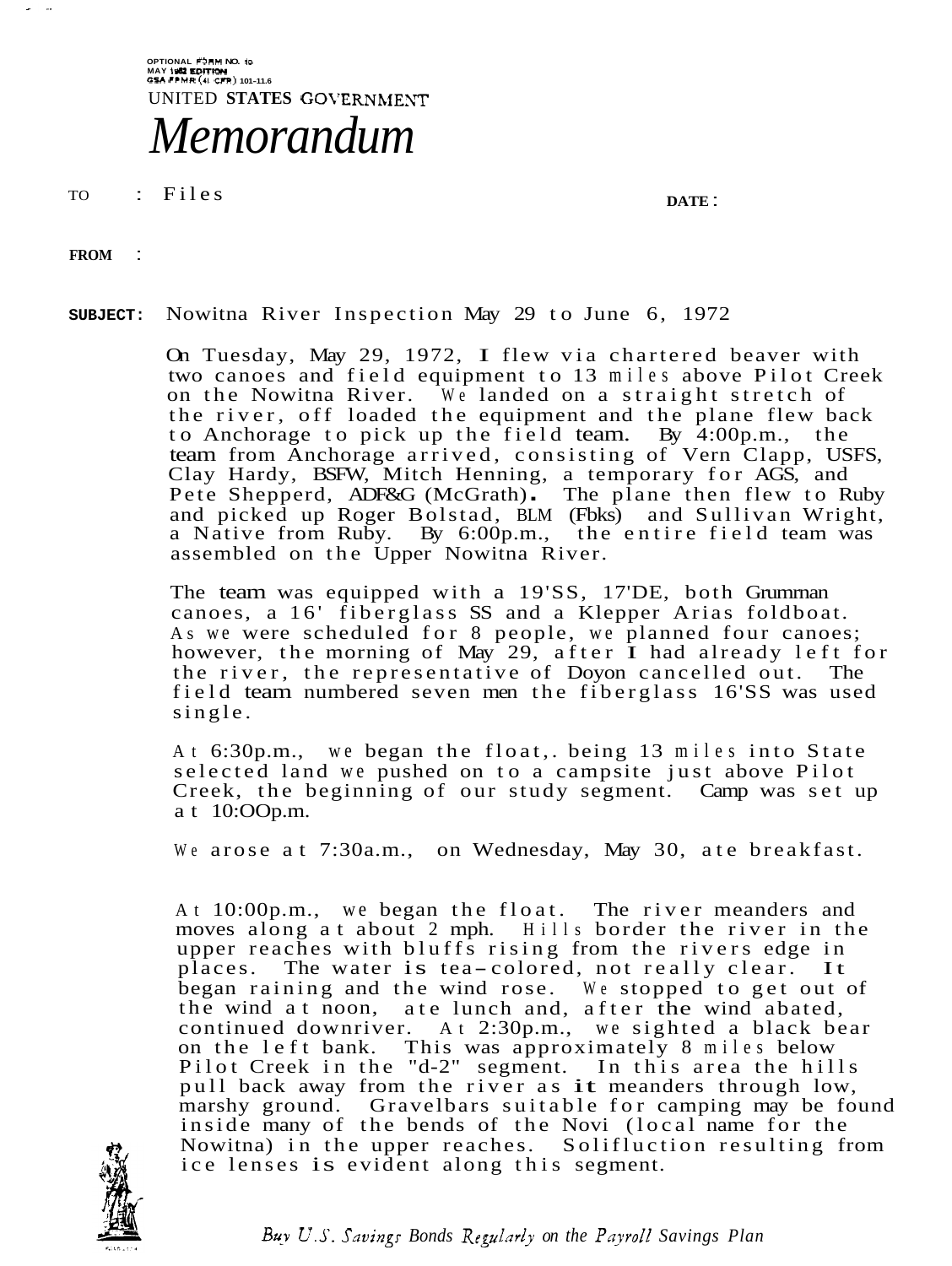At about 10 miles below Pilot Creek a trapper's cabin was located, well screened from the river although it was not far from the bank. These cabins and caches are unobtrusive and add to the primitive character of the river setting. (Our conceptual plan recommends these existing cabins remain and be protected from vandalism by river users). At 1910 we stopped and set up camp, having covered 28 1/2 miles this day.

In the upper segment of the Novi the lateral boundary for the river corridor would not need to exceed 100' from the riverbank in most locations. The tree growth effectively screens the river.

During this days run, we sighted three black bears, one sow moose, 23 species of birds including the "threatened" peregrine falcon. The evening was clear as the rain subsided in midafternoon.

May 31, dawned fair. The team was up at 6:30a.m., and during breakfast at 7:45a.m., a moose came out of the timber bordering the river south of camp and walked into the river before sighting us and fleeing back into the woods.

I ran through the **BLM** evaluation sheets for this campsite and primitive values rates A, while scenery rates B. and primitive values rates A, while scenery rates B. packed the canoes and began the days journey, the air temperature was 56oF and the water 48oF. There was no clouds on the horizon. We were about **32** miles above the Sulukna River.

On every gravelbar at which we stopped we were able to find agates of various sizes and colors. We stopped at several bars to enable the AGS representatives to take geo-chem samples.

At ll:37a.m., we passed a moose on a gravelbar on the right bank and within a quarter mile a bear on the left bank. Four miles below this bear we saw evidence of heavy ice damage on the riverbanks where ice had cut and pushed over trees.

During the lunch stop about 15 miles above the Sulukna, I again rated scenery and primitive values, the former rated B while the latter **A.** After lunch, we preceeded downstream. Cumulus cloud cover began building and by late afternoon the sky was practiccally completely overcast. There was no wind nor rain. The current was slow and the river continued to meander, requiring much effort to cover a linear mile. At 5:00p.m., we camped approximately one mile above the mouth of the Sulukna River. This day was entirely within **"d-1"**  land. We sighted four black bear and four moose and 36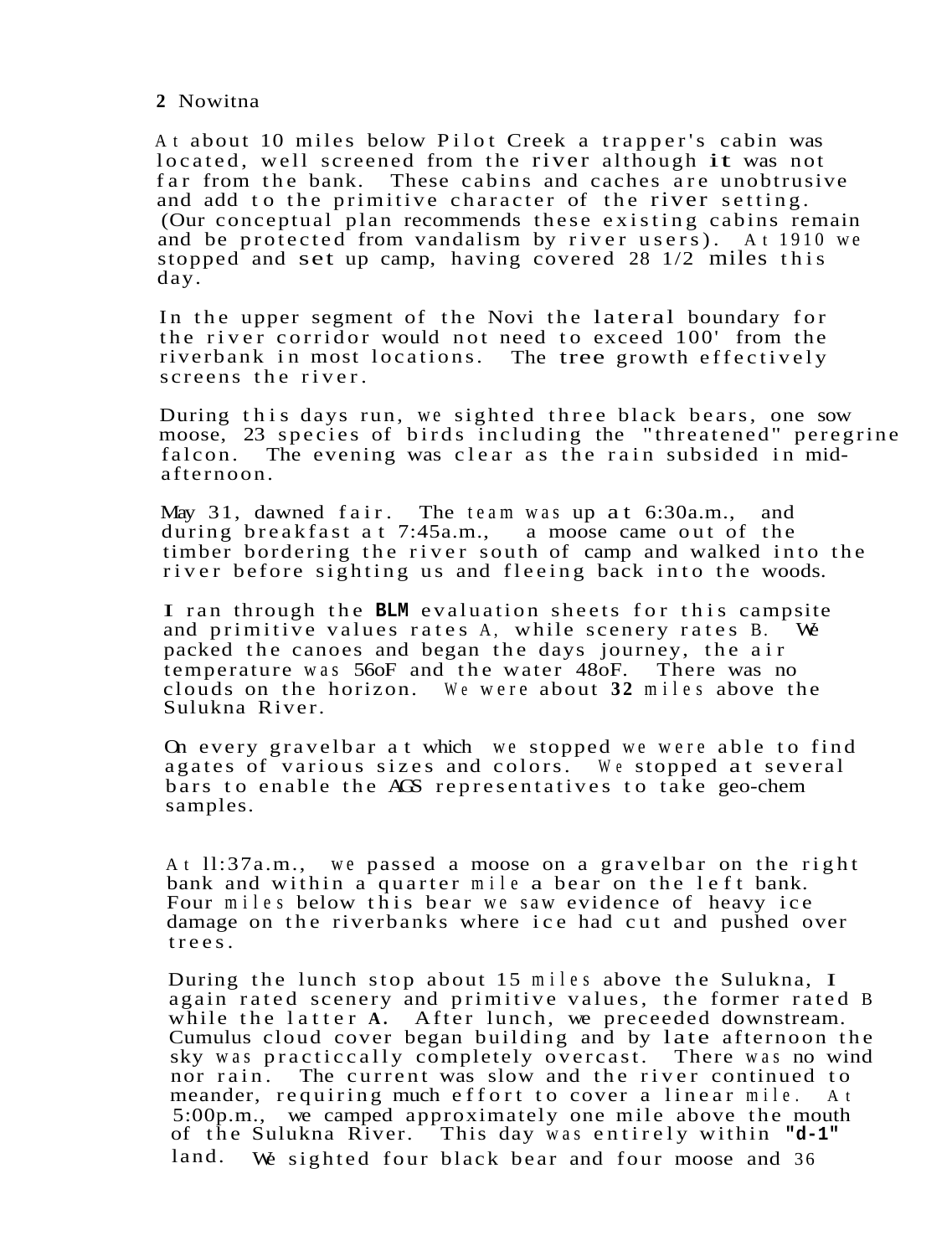species of birds.

June 1, arrived and we were up at 7:30a.m., under an overcast sky promising rain. The rating value for scenery was B The rating value for scenery was B while the rating for primitive values was A at this camp site. The current was still moving slowly as we proceed The current was still moving slowly as we proceeded downstream.

At the mouth of the Sulukna River there was once a big spring camp according to Sullivan Wright, Our Native participant. Sullivan told us that, as recently as 1930 (recently ???) this area was quite active during the summer. five permanent cabins near the mouth, none of which remain.

Below the Sulukna River the Novi crosses into "d-2" corridor. Above the Sulukna the river flows through "d-1" lands which had been Native regional deficiency until December 14, 1972, consequently, when changed to "d-1", there was no "d-2" corridor along the river. As we moved further north relief changes, hills began to show above the screen of trees on the river's edge. At 12:15 p.m., we stopped on a gravelbar on the left bank less than 10 miles above Mastadon Creek. At this point the primitive value and scenery both rated B.

Continuing downriver the bluffs closed in on the Novi. Bank swallows honeycombed one cliff face completely. About one mile above Mastadon Creek we stopped at a slough on which Sullivan Wright had a cabin. Upon approaching the cabin from the rear, a black bear left by the front door, crossed<br>a slough and lumbered into the woods. The cabin had been a slough and lumbered into the woods. practically destroyed. The door had been torn off, the stove pipe ripped out of the sod roof, the inside was a shambles and most of Sullivan's gear was strewn about the floor or in the woods nearby.

We found his sleeping bag back in the brush about 50 feet away, his food tins chewed open and scattered and his new snowmachine had its upholstery shreaded .

We spent a few hours repairing the cabin, fashioning a door and putting things in order. We finally put the snowmachine inside the cabin (.six of us) at Sullivan's request. We wonder how he alone will get it out.

A mile below the slough on which the cabin was located **we**  came to the mouth of Mastadon Creek and set up camp on a gravelbar opposite. At 8:00p.m., rain began which lasted **all** night.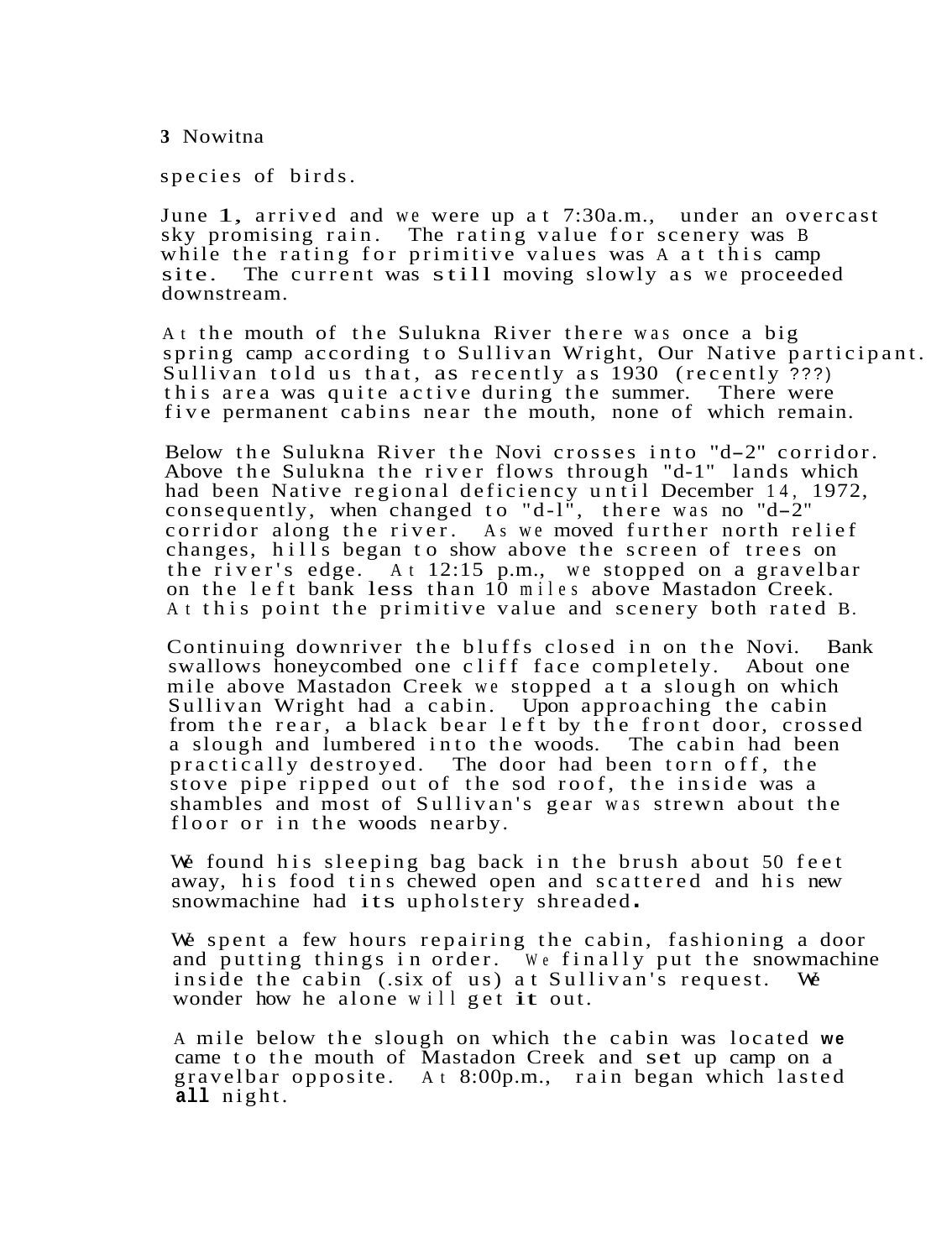June 2, was a miserable, wet day. Rain and wind lashed the tents all day long. We sat it out. Primitive value for the tents all day long. We sat it out. site rated A while scenery again rated B.

The next morning, Sunday, June **3,** dawned gray and cold, but without rain. We loaded the canoes after breakfast and continued our descent of the river towards the canyon. **We** were followed by a curious bear for a short distance. ambled along the bank watching us glide silently down the river until we slowly out distanced him. Within a mile we passed a cow moose with a calf going upriver on the same side as the bear who was coming downstream.

After passing the moose we entered the canyon. This is not a canyon in the true sense of the word; hills come down to the river's edge but there are no steep cliffs. The river straightened but the velocity did not pick up appreciably. It was cooler in the canyon than it was above it, in fact there were still large pieces of ice on the banks from breakup. We stopped for lunch on an island in the canyon. The island would be suitable for a campsite as well.

After lunch we moved on to the mouth of the Titna River. The Titna is a good sized river, 80 feet wide, upon which there are mining claims, outside the study area. Just below the Titna is an abandoned cabin. While at the Titna a cub overflew us and landed on an island four miles down the This plane brought fuel for the canoes (which was necessary for the motors to go through the excessive meanders in the lower reach). Going on downstream we passed another cabin and cache on a large island a mile above Big Mud River. Below Big Mud, natural bank erosion was evident with some sweepers in the river. Here we passed from a "d-2" some sweepers in the fiver.

A moose with twin calves was passed at 7:45p.m., and just below the moose we came upon another large island on which we camped.

The next morning, June 4, was cold and overcast. By 10:00a.m., the rain began as we left the canyon and entered the flats. The banks below the canyon are high, **3** to *6* feet. Gravelbars were replaced by mud and silt bars which are much less favorable for campsites.

During the morning we passed an abandoned BSFW tent camp, the frame of which was still standing. Rain continued throughout the morning. At 2:00p.m., we stopped for lunch. Shortly after lunch we came upon an **LCM** which had a **log**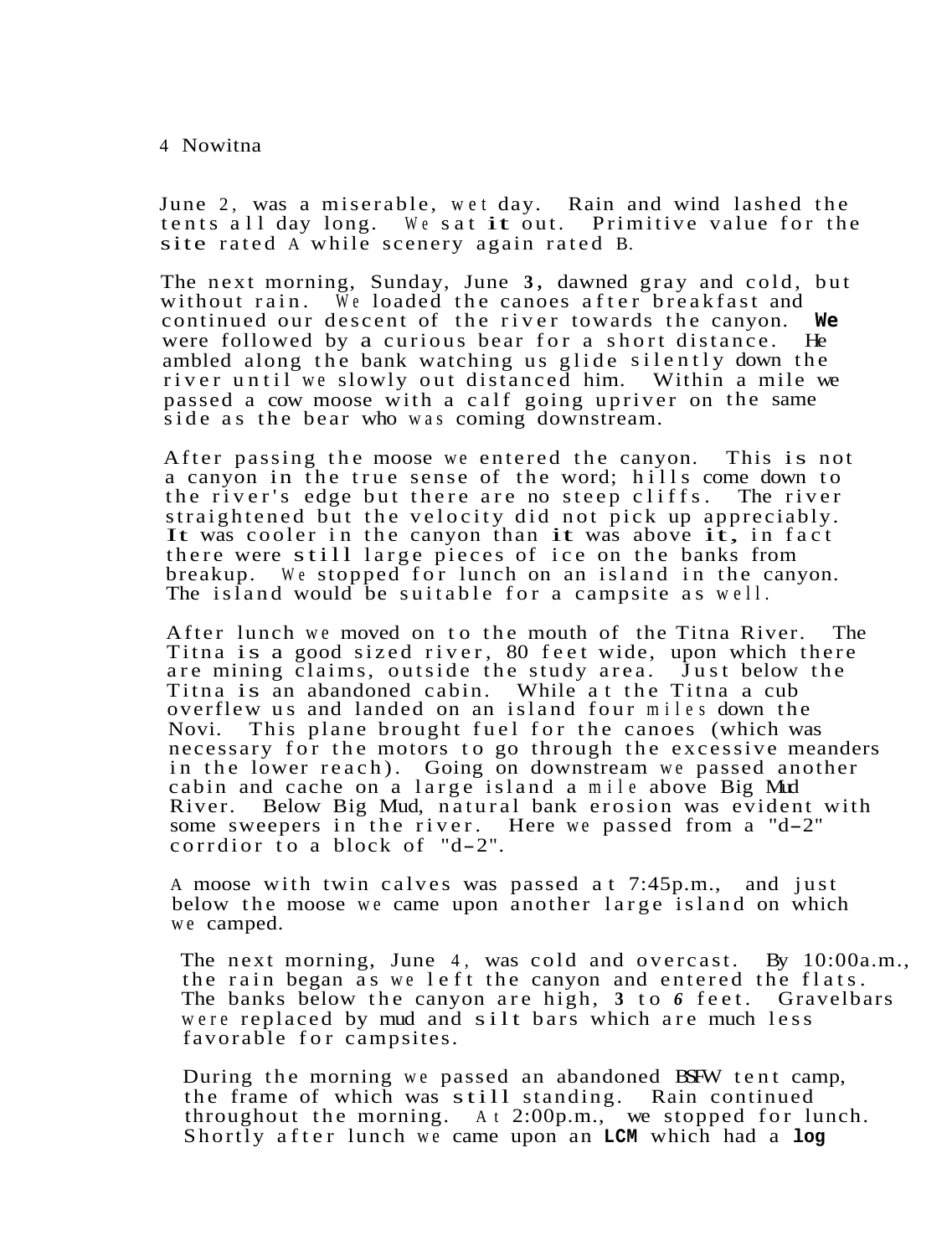jammed in its propeller. This barge was carrying fuel up the Novi to the Titna and then up the Titna to a mining claim. This is graphic evidence that the Nowitna River is a transportation corridor. We have several slides of the **LCM**   $(Landing \, c \, r \, af \, t \, medium$  - Navy barge).

Two miles above little Mud River we stopped to talk to four campers who had come from Fairbanks. They told us they were from Ft. Wainwright and had borrowed a riverboat, trailered it to Manley Hot Springs, then boated down the Yukon to the Novi and up the Novi. They said they planned to hunt bear. Six miles further downstream we camped. Both scenery and primitive values rated as B.

June 5, we arose at 7:45a.m., to a clear day. We were in the lower reach of the river and found that, since the maps had been made, the river had cut new channels, sloughs had opened up and become " short cuts " across necks of ox bows.

Stands of white spruce on the banks are used by residents of Ruby for house logs. The river undercutting the banks, drops trees into the river each year. Selective cutting rather than loosing the timber to the river should be permitted to continue. Campsites are not readily available in this boggy terrain. For miles in the lower reaches the Ray Mountains north of the Yukon are visible. At 7:45p.m., we arrived at the mouth of the Novi and proceeded down the Yukon to Ruby.

We spent the night of June 5 in Ruby trying to drum up business for a meeting.

On June 6 we were able to get a group of 20 people together for a two-hour meeting. The chief concerns of the Natives were subsistence hunting, fishing, and trapping, and cutting of white spruce for house logs, and the use of the N o vas a transportation corridor. Once they learned that these<br>activities could continue they were not as hostile. (Previously activities could continue they were not as hostile. the Village of Ruby had signed a petition against the Wild and Scenic River Study). Those in attendance were quite relieved to learn the facts of the Wild and Scenic Rivers Program.

After the meeting we flew to Galena to hold another meeting. Unfortunately Jim Hungtington was out fishing along with most of the residents and we were unable to set up a meeting. I left word that I was there and also wrote a letter to Jim Huntington and advised him that, if he was interested, we would come to Galena this fall and discuss the Nowitna Study .